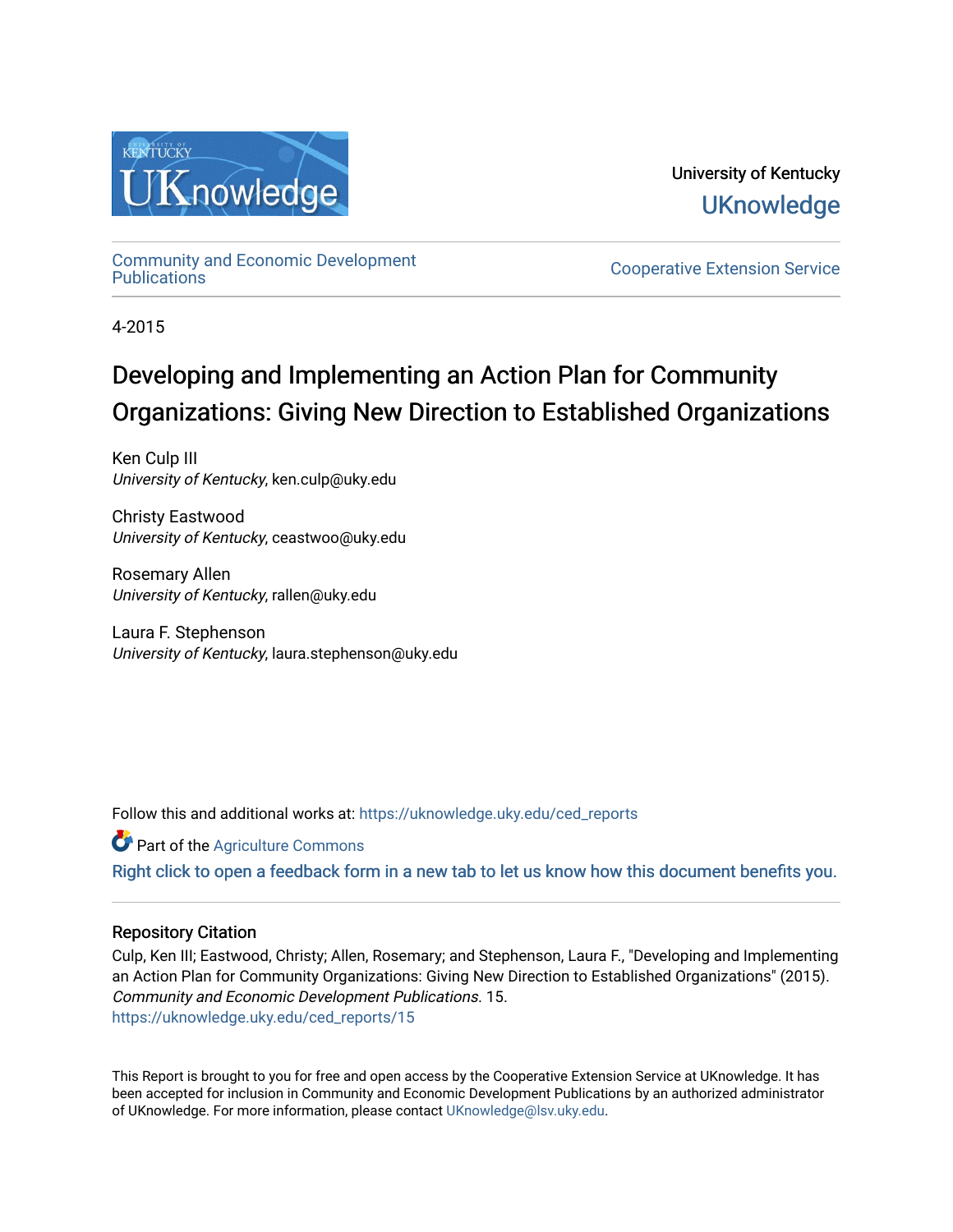COOPERATIVE EXTENSION SERVICE

**UNIVERSITY OF KENTUCKY COLLEGE OF AGRICULTURE, FOOD AND ENVIRONMENT, LEXINGTON, KY, 40546**

CLD2-6-4H







## Developing and Implementing an Action Plan for Community Organizations *Giving New Direction to Established Organizations*

*Vision without action is a daydream. Action without vision is a nightmare. —Japanese proverb*

#### **Rationale:**

A clear plan is necessary for your organization to move toward achieving its objectives. A group that doesn't have an action plan is like a ship that hoists its sail and lets the winds blow it wherever it may land; the ship is not likely to reach its intended harbor.

What, specifically, is the role of the 4-H organization in the community? What are the needs of the community? What is the role of the 4-H organization in addressing or serving the needs of the community?

If you are in a new leadership role with your 4-H organization, utilize this process to develop a focus or purpose. For established volunteers and leaders, review this process and see which topics you've missed or perhaps haven't addressed in a while. Remember to build an effective 4-H organization and to keep an effective 4-H organization going, you need to plan for the future.

#### **Program Goal:**

To develop and implement an action plan that will inspire and set in motion the actions needed to accomplish the 4-H organization's vision.

#### **Program Objectives:**

- Renew focus on the goals of the 4-H organization
- Develop SMART goals and objectives to accomplish the purpose of the 4-H organization
- Develop an effective action plan to aid in achieving the goals of the 4-H organization

**Note:** This process will take longer than a one-hour meeting. After Objective 1 is completed, up to eight hours of retreat time may be needed to fully develop goals, objectives and an action plan for the 4-H organization.

#### **Pre-Program Preparation/Materials:**

Read fact sheet *Developing and Implementing an Action Plan for Community Organizations* (CLD2-6).

#### **After completing Objective 1:**

- Secure a meeting facilitator.
- Work with the facilitator to determine "the question" (refer to CLD2-6 fact sheet).
- Assemble the team and get participants' commitment to serve on the team (refer to CLD2-6 fact sheet). The team should include some members of your 4-H Council serving in leadership roles, 4-H Council members and volunteers who are not serving in leadership roles, parents, 4-H members, community partners and stakeholders, elected officials, educators, representatives of law enforcement, clergy, social services, etc.
- Print copies of the organization's core values, vision and mission statements for each team member [\(http://www.4-h.org](http://www.4-h.org)).
- Make copies of 4-H newsletters from the previous two years to reference programs and activities.

This leadership curriculum was developed by 4-H Youth Developement agents with University of Kentucky specialists. Examples in the guide are geared toward an 4-H audience. This guide may be reproduced or modified for educational or training purposes and used with other audiences.

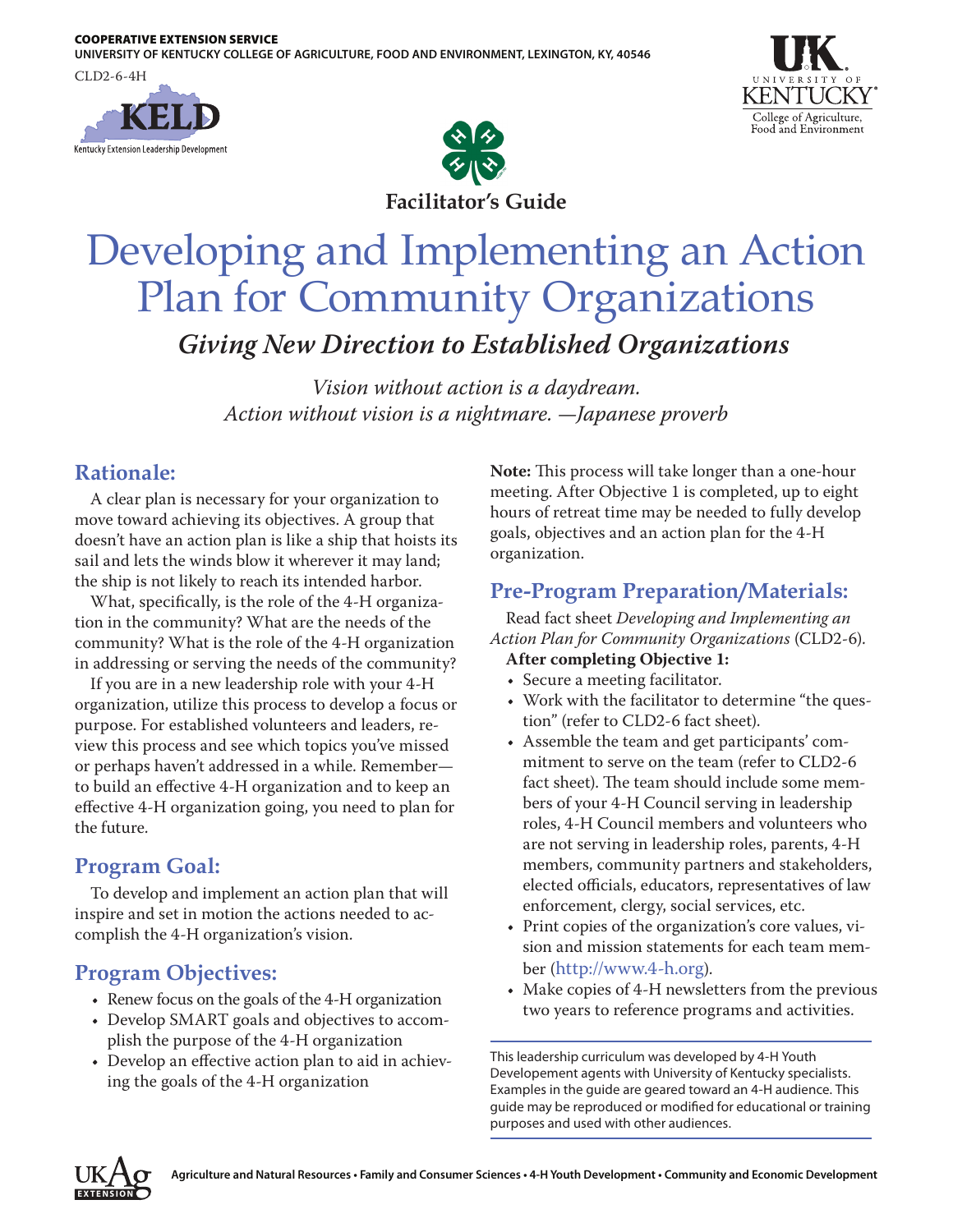- Have recent completed volunteer and leader interest inventories available for reference.
- Determine planning meeting logistics, including location, meals, refreshments and breaks.
- Collect the necessary audio-visual equipment (if needed), materials, and supplies. Supply paper and pencil for each person. Flip chart and flip chart markers are helpful.
- Copy the *Goals, Objectives and Action Steps* handout*, Action Plan Worksheet, Committee Plans,* and the *Organizational Needs Assessment Discussion Guide* for each team member.
- Send meeting details to the team, including "the question" (refer to fact sheet).

#### **Introduction:**

Most 4-H councils would benefit from renewing their focus or purpose. This renewal determines the 4-H organization's specific role in the community. Developing an action plan is a vital first step in providing direction for an organization and its programs. An action plan mobilizes an organization to take action to achieve its purpose. Implementing the action plan will keep the organization focused and will increase the likelihood that goals will be accomplished because of increased involvement of its members. There are several steps involved in preparing for, developing and implementing an action plan for the organization.

#### *Introductory Activity:*

**Ask:** "What do you think is the role of the 4-H Council in the community?" List the answers on a flip chart, white board or screen. In addition, make (or keep) notes of the responses.

#### **Objective 1: To renew focus on the goals of the organization**

Pose the following scenario for discussion: *A new 4-H Council president has recently been installed. This provides a good time to review and renew the focus of the council.*

Ask the following questions of the council and capture the group's responses, answers and suggestions:

- What community partners could help the 4-H Council develop an action plan that will provide new direction and renew the focus of the county 4-H program?
- Where should we hold a meeting or retreat to discuss and develop a plan of work for this organization?
- What is a good environment that will keep interest high over a period of several hours?
- Who would be the best facilitator for a retreat?
- What is the "right" question for our organization to consider?

**Note:** See "Focusing on 'The Question' for the Team's Planning Meeting" section of the fact sheet for ideas.

Using the ideas generated in the discussion, assemble the planning team, determine the location for a working retreat and make necessary plans.

#### **Objective 2: To develop SMART goals and objectives to accomplish the purpose of the organization**

Before you begin making decisions, discuss what process will be used to make those decisions. Will you decide by majority vote or by consensus? How will you make sure everyone has equal opportunity to give input? How will you promote team unity in the absence of a unanimous opinion?

You may have heard the expression, "We'd better pay attention to the future, because that's where we're going to spend the rest of our lives." The foundation for success in any organization is a clear picture of where the organization is going. Goals help the organization achieve its mission and vision.

If goals have not been previously established, this is the time to develop goals. Goals are broad, over-arching statements that provide focus and direction and give meaning to the organization and its programs. (See *Developing a Vision for Your Organization* [CLD2-2].)

"SMART" is an acronym for "Specific, Measurable, Action-oriented, Realistic and Time-sensitive." The most effective objectives, goals and action steps are those that include each of the five components of "SMART" goals in the statement.

#### **Brainstorming the Basics**

*Activity:* Review the vision and mission of the organization. For example, the 4-H mission reads:

*"*4-H empowers youth to reach their full potential, working and learning in partnership with caring adults."

Give each team member blank sheets of paper. Have participants write each part of the organization's mission and/or vision on each sheet of paper (for example "empowers youth to reach their full potential"). Beneath each title make two columns—one for "reality" and one for "dream." If a flip chart and markers are available, the facilitator can do this as an example.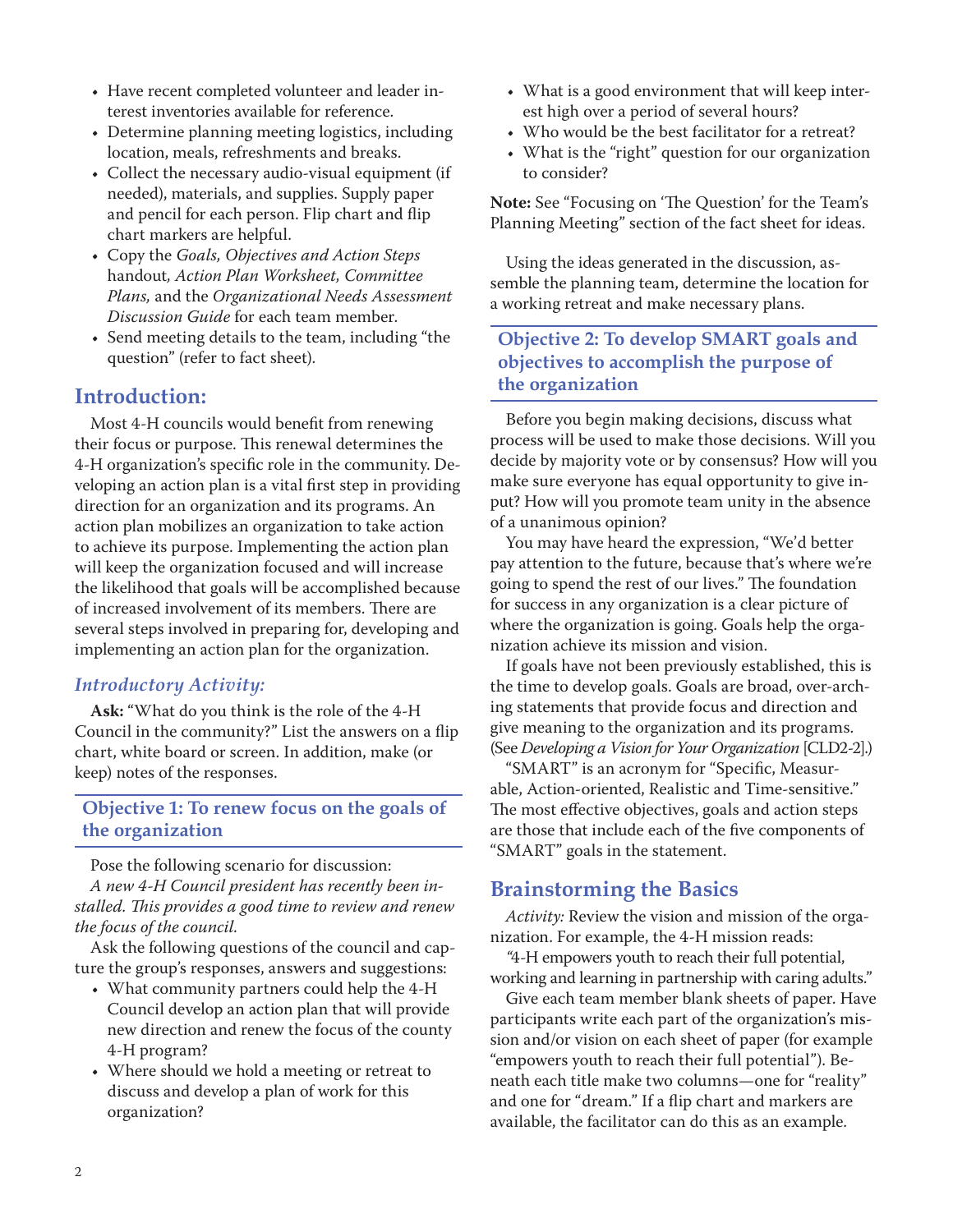Fill in the "reality" columns first, writing down the activities that are already in place that fit that portion. You may want to utilize past newsletters to review recent activities. Discuss any gaps you see, then brainstorm together and record "dreams" for the organization. Don't be afraid to dream big, and don't dismiss any ideas that are generated at this point.

Utilizing *Organizational Needs Assessment Discussion Guide* (CLD2-4-FCS), discuss current youth development issues, needs or concerns that the county 4-H program could address. See *Generating Members, Volunteers and Leaders in Community Organizations* [CLD2-4].)

Using the ideas generated in the dreams exercise and *Organizational Needs Assessment Discussion Guide*, determine goals.

#### *Examples of Well-Written Goals:*

The Jasper County 4-H Council will increase county 4-H membership by adding: one new member to each club by the end of the program year by conducting a countywide membership drive and a marketing campaign.

- Expand its outreach in the community by adding two high school students and one home school student as voting members.
- Expand the educational and leadership base of its membership by devoting at least 15 minutes at each council meeting to leadership development education, utilizing the KELD curriculum.
- Contribute to youth fitness by hosting a fitness booth at the county fall festival.

Using the goals, develop objectives for each goal. Objectives are the individual strategies necessary to accomplish the goals. Objectives are the "sub-goals" of the organization's mission and vision.

Be careful to write each objective in a SMART format (specific, measurable, action-oriented, realistic, time sensitive—refer to fact sheet). Complete the goals and objectives portion only of handout 1, *Goals, Objectives and Action Steps*.

#### *Examples of Well-Written Objectives:*

- The Jasper County 4-H Council will conduct a series of fundraising activities (hosting a spaghetti dinner, selling poinsettias, staffing the concession booth at the county fair) to be held throughout the community, which will be completed by December 20 and will raise at least \$5,000 for scholarships.
- Add a new 4-H club by August 31 in a geographic area in which 4-H is not currently present.

#### **Objective 3: To develop an effective action plan to aid in achieving the goals of the organization**

Action steps are the nuts and bolts of planning. The real key to success is action. Vision alone does not ensure success. Even the most comprehensive plan will not be successful without action steps and measurement. Without action steps, time frames and accountability or measurement, the process is just a mental exercise that is meaningless or a waste of time and energy.

Have you ever tried to run a race when you don't know where the finish line is located? That's the same thing as establishing a goal, without having a completion date for it. Establish the deadline in writing. This helps to make the deadline definitive; it establishes that there is, in fact, a deadline, and that the deadline is real.

Objectives can be further broken down into smaller action steps. Each person in the organization should accept responsibility for completing one or more action steps. This is their contribution to the organization and their commitment to the mission of the organization. Achieving the action plan will move the organization forward and closer to accomplishing its vision and mission.

Complete handout 2 *Planning and Reporting Schedule*. Using your newly created goals and objectives, determine the date of the subsequent events and activities. Use the chart to do some backward planning so you will know when programs/projects need to begin.

Finish completing the action steps in handout 1, *Goals, Objectives and Action Steps,* using the *Planning and Reporting Schedule* chart as a guide for the project timeline. Determine members to contact to help complete action steps by utilizing completed member interest surveys. (See *Generating Members, Volunteers and Leaders in Community Organizations* [CLD2-4].)

#### *Later:*

The completed action plan should be adopted as soon as possible. It should be presented to and adopted by the 4-H Council. Once the action plan has been adopted, the single most important step in the entire process must be taken. (This is the point at which most long-range plans fail.) Specific action must be taken to ensure that the action plan will be implemented and executed. This is most effectively accomplished through committee work.

Complete handout 3, *Committee Plans,* for each planned activity and/or event.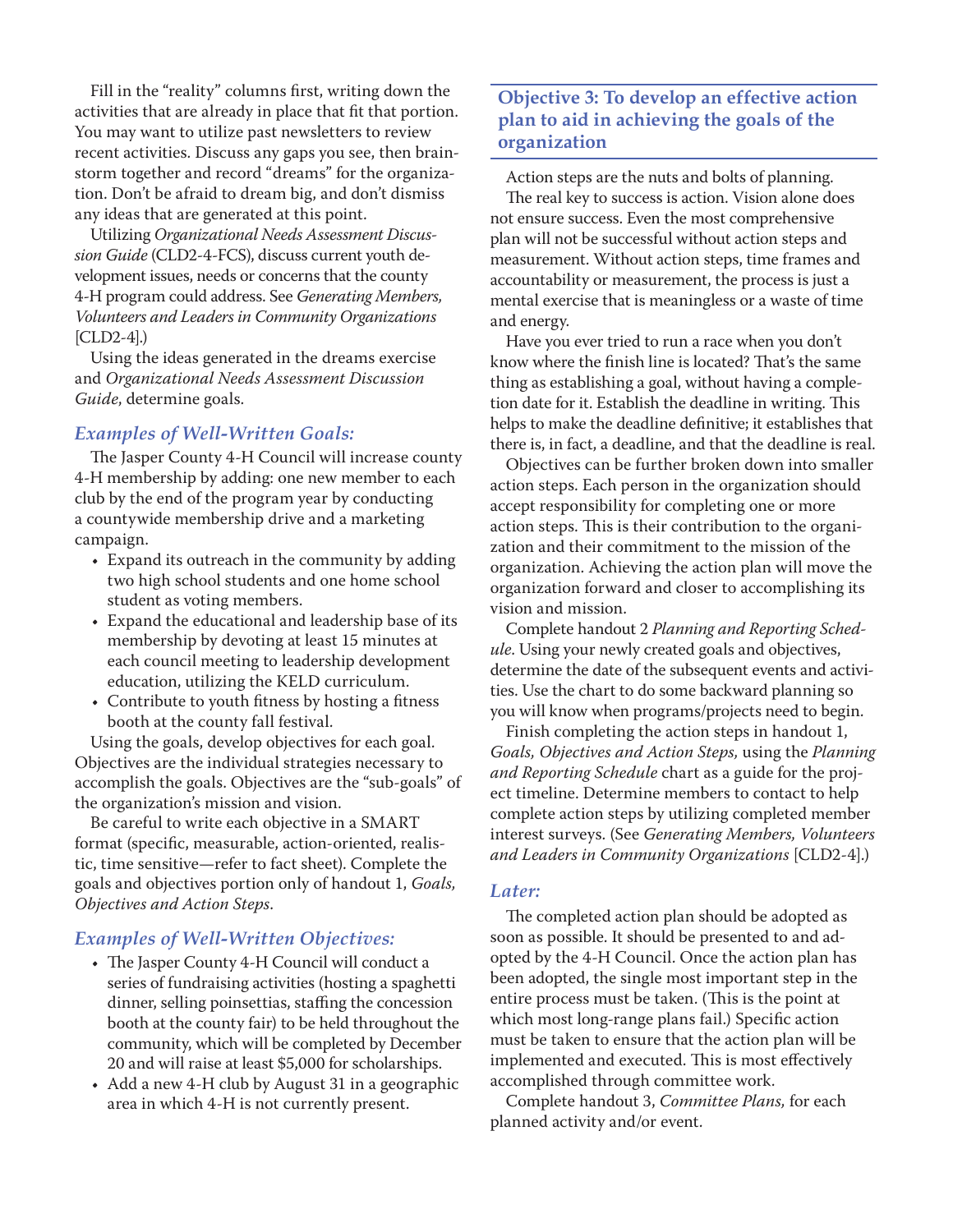#### *Annually:*

Take a look at the big picture of your organization and assess what you've learned so far. Solicit feedback from the 4-H Council and make a list of what's working and what's not working in the organization. Review your successes as well as your challenges, and determine what needs to be revised for the future. Review your "dreams" and "reality" brainstorming lists, and update your vision and goals for the next year.

Measurement is needed for progress and improvement. Success requires constant learning and improvement. There is always something you can learn to help you (and the organization) become more effective. The plan should change as you and the organization gather new information and grow.

Review the plan each year to determine what worked and what did not work and why. Plan action steps to improve and move toward accomplishing the organization's mission and vision.

#### **Summary:**

Organizations that are achieving goals and accomplishing their objectives have an easier time generating, educating, mobilizing and sustaining members, volunteers and leaders because the public can see that they're making a difference in the community. Creating and implementing an action plan will re-energize members, volunteers and leaders, and breathe new life into the 4-H Council.

Adapted by: Ken Culp, III, Principal Specialist for Volunteerism, Department of 4-H Youth Development and Adjunct Associate Professor, Department of Family Sciences; Christy Eastwood, Boone County Extension Agent, 4-H Youth Development; and Susan Turner, Monroe County Extension Agent, 4-H Youth Development, from original materials developed by: Rosie Allen, Gallatin County Extension Agent, FCS; Laura F. Stephenson, Kentucky Extension Program Leader; and Ken Culp, III - Principal Specialist for Volunteerism, 4-H Youth Development & Adjunct Associate Professor, Family Sciences

Educational programs of Kentucky Cooperative Extension serve all people regardless of race, color, age, sex, religion, disability, or national origin. Issued in furtherance of Cooperative Extension work, Acts of May 8 and June 30, 1914, in cooperation with the U.S. Department of Agriculture, Nancy M. Cox, Director, Land Grant Programs, University of Kentucky College of Agriculture, Food and Environ-<br>ment, Lexington, and K its entirety for educational or nonprofit purposes only. Permitted users shall give credit to the author(s) and include this copyright notice. Publications are also available on the World Wide Web at www. ca.uky.edu.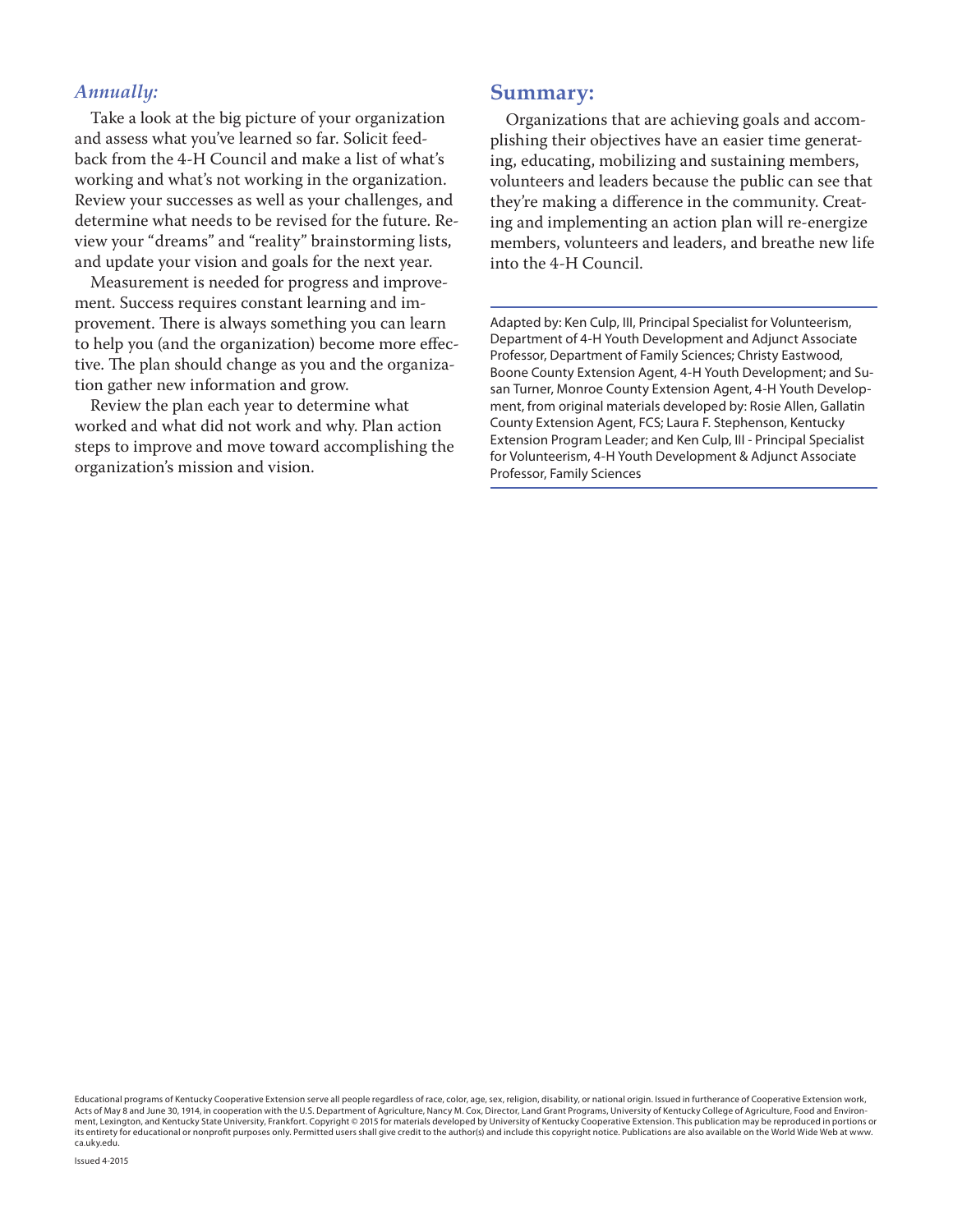

# Goals, Objectives and Action Steps

|                                                | Objective 3:                                                                                                                                                                                                                                                  |
|------------------------------------------------|---------------------------------------------------------------------------------------------------------------------------------------------------------------------------------------------------------------------------------------------------------------|
|                                                |                                                                                                                                                                                                                                                               |
|                                                |                                                                                                                                                                                                                                                               |
|                                                |                                                                                                                                                                                                                                                               |
|                                                |                                                                                                                                                                                                                                                               |
|                                                |                                                                                                                                                                                                                                                               |
|                                                |                                                                                                                                                                                                                                                               |
|                                                |                                                                                                                                                                                                                                                               |
| fact sheet)                                    | Note: Objectives must be S.M.A.R.T.! (Specific, Measurable, Action oriented, Realistic, Time sensitive—refer to                                                                                                                                               |
| Poor goal:<br>Good goal:<br><b>Great goal:</b> | Increase membership next year.<br>Add 10 new members by December KEHA membership report deadline.<br>Add 10 new members by December KEHA membership report deadline, all of whom live in<br>geographical areas in which the membership has no representation. |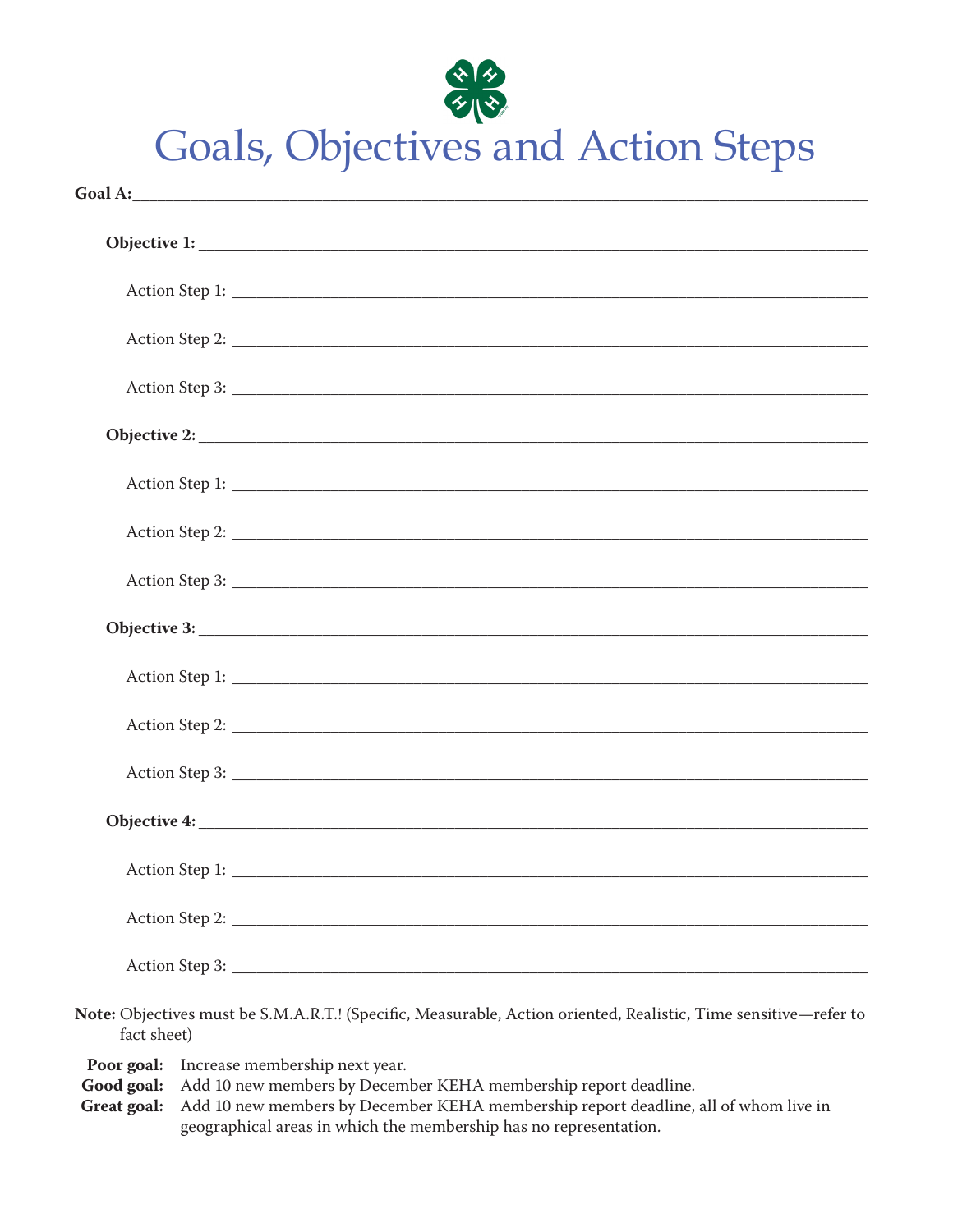

**ACTION PLANNING AND REPORTING SCHEDULE FOR \_\_\_\_\_\_\_\_\_\_\_\_\_\_\_\_\_\_\_\_\_\_\_\_\_\_\_\_\_\_\_\_\_\_\_\_\_\_\_\_\_\_\_\_\_\_\_\_\_\_\_\_\_\_\_\_ORGANIZATION/CLUB/COUNCIL** ACTION PLANNING AND REPORTING SCHEDULE FOR

ORGANIZATION/CLUB/COUNCIL

| Month     | State the ACTIVITY to the right<br>of the month in which it is to be<br>held | to the right of the month in which<br>PLANS are to be presented to the<br><b>Present Plans</b> (State the activity<br>members at a meeting) | REPORTED to the members at a<br>(State the activity to the right of<br>ACCOMPLISHMENTS are to be<br><b>Report Accomplishments</b><br>the month in which<br>meeting |
|-----------|------------------------------------------------------------------------------|---------------------------------------------------------------------------------------------------------------------------------------------|--------------------------------------------------------------------------------------------------------------------------------------------------------------------|
|           |                                                                              |                                                                                                                                             |                                                                                                                                                                    |
| July      |                                                                              |                                                                                                                                             |                                                                                                                                                                    |
| August    |                                                                              |                                                                                                                                             |                                                                                                                                                                    |
| September |                                                                              |                                                                                                                                             |                                                                                                                                                                    |
| October   |                                                                              |                                                                                                                                             |                                                                                                                                                                    |
| November  |                                                                              |                                                                                                                                             |                                                                                                                                                                    |
| December  |                                                                              |                                                                                                                                             |                                                                                                                                                                    |
| January   |                                                                              |                                                                                                                                             |                                                                                                                                                                    |
| February  |                                                                              |                                                                                                                                             |                                                                                                                                                                    |
| March     |                                                                              |                                                                                                                                             |                                                                                                                                                                    |
| April     |                                                                              |                                                                                                                                             |                                                                                                                                                                    |
| Nay       |                                                                              |                                                                                                                                             |                                                                                                                                                                    |
| June      |                                                                              |                                                                                                                                             |                                                                                                                                                                    |
|           |                                                                              |                                                                                                                                             |                                                                                                                                                                    |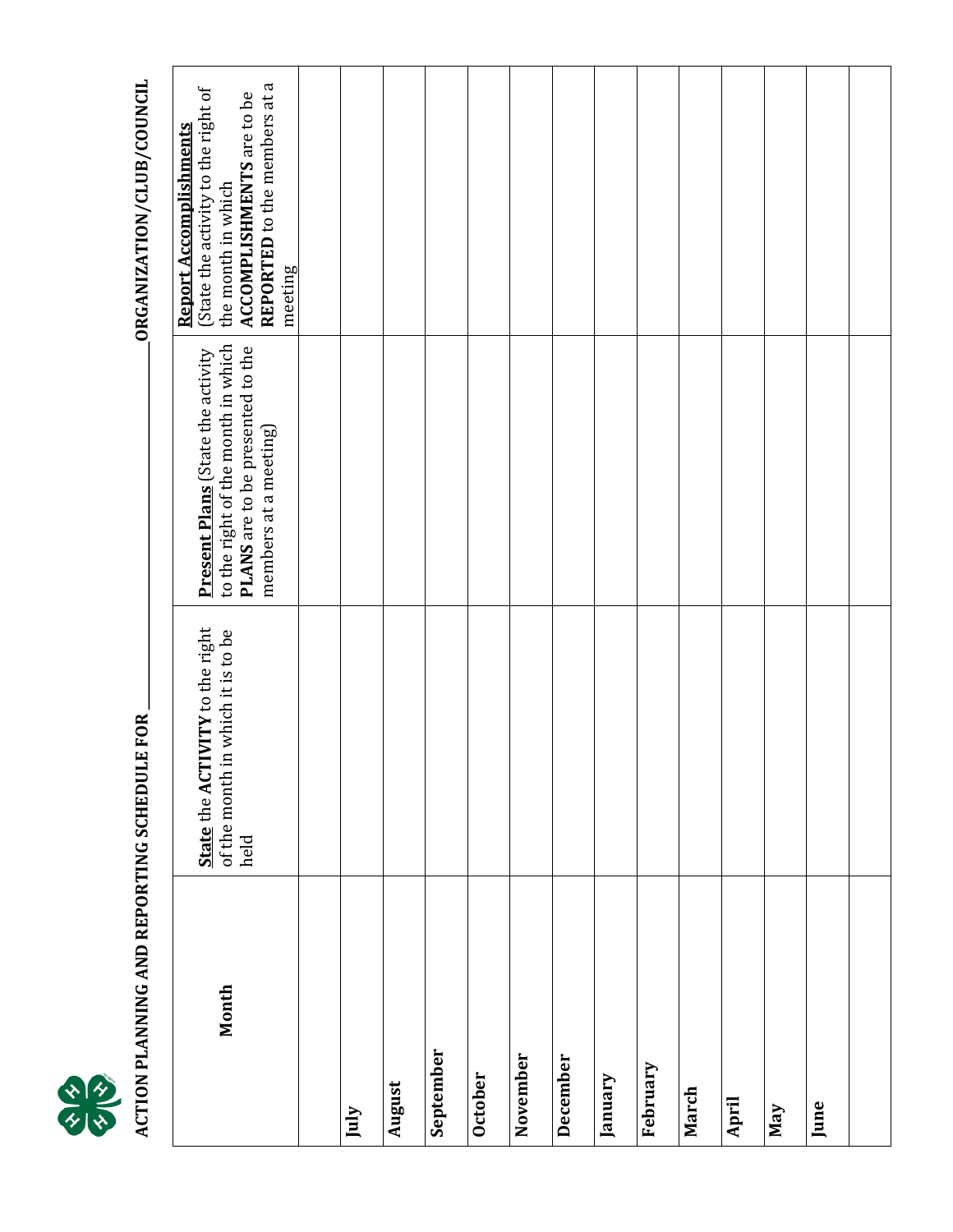

| Š<br>lan | Ī.                     |
|----------|------------------------|
| çв<br>SШ | ఛ<br>ہ<br>با<br>t<br>۴ |
|          |                        |

Chairperson:

|  | Accomplishments               |  |
|--|-------------------------------|--|
|  | Responsibility and Procedures |  |
|  | Goals / Objectives            |  |
|  | <b>Statement of Activity</b>  |  |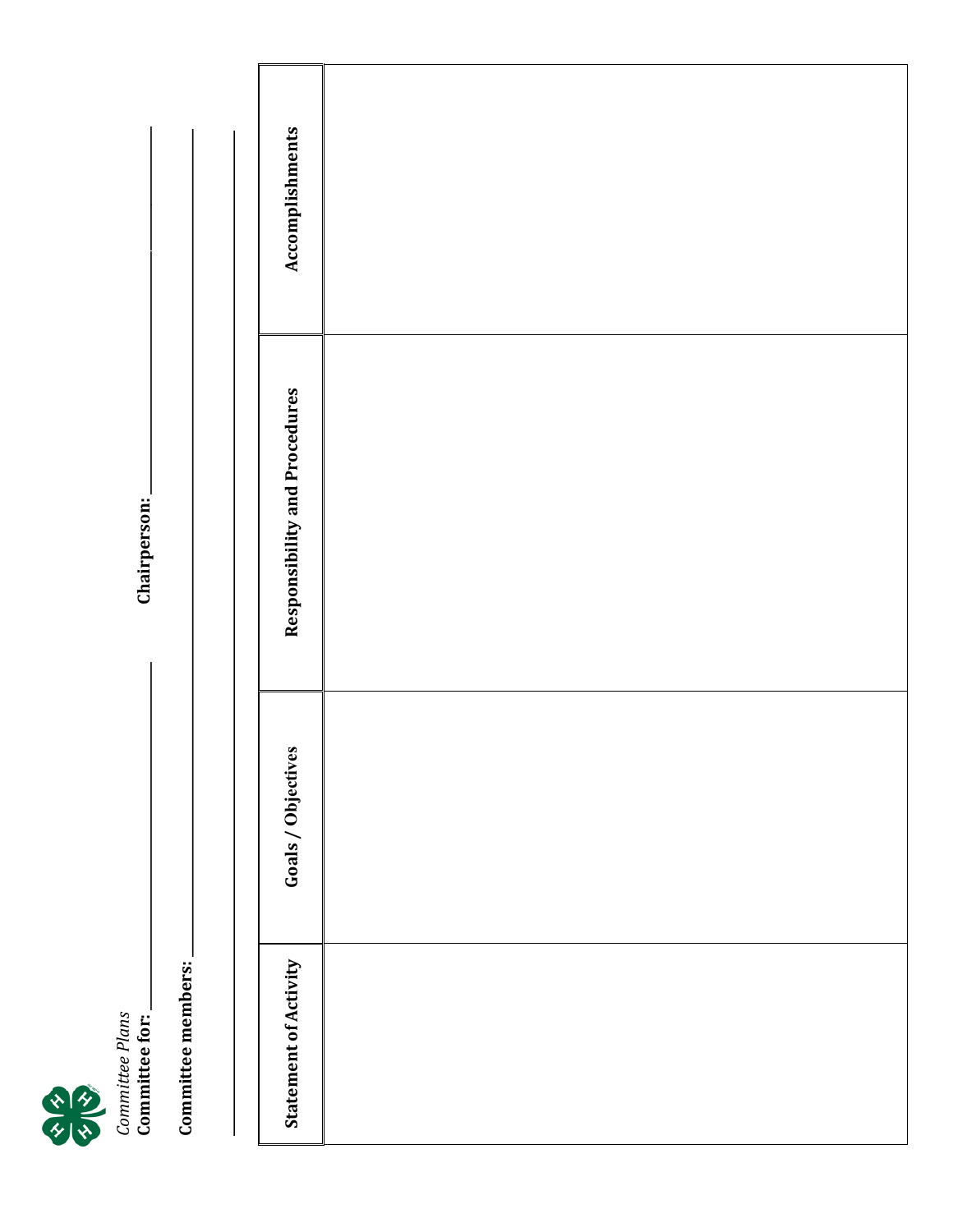

## Organizational Needs Assessment Discussion Guide

**—Example—**

#### *Current priority community problem, need or issue:*

**Example:** Obesity. Youth don't eat enough fruits and vegetables and include too much fat and too many calories in their diets. Additionally, youth do not engage in enough physical activity.

#### *What is our organization's mission?*

**Example:** One of the four primary components of 4-H is "health." Improving the physical health and fitness of youth is a primary focus of the Kentucky 4-H program. 4-H programs are designed to develop youth potential and improve four-fold youth development (cognitive, social, emotional and physical) in Kentucky communities. Volunteers play a key role in delivering these programs, events and activities. Across the state, county extension agents for 4-H Youth Development work closely with volunteers to provide educational programming and coordinate community activities.

#### *Is our mission relevant to this community issue?*

**Example:** Yes. Learning about nutrition, health, physical activity and making healthy choices is an important component of 4-H programs, projects, events and activities.

#### *If the issue is relevant to our mission, how will our organization respond to this issue?*

**Example:** Jasper County 4-H could sponsor a youth cooking school utilizing products from the local farmers market.

#### *What do we hope to accomplish through the efforts of our members, volunteers and leaders? Do we need to recruit members, volunteers or leaders to accomplish our goal?*

**Example:** Jasper County 4-H can focus the cooking school on incorporating fresh fruits and vegetables with entrees, sides, salads and desserts using a quick menu approach; perhaps invite a local chef and farmers market members to also participate in live demonstrations and invite the general public to the school; utilize Kentucky Proud products and "Plate it Up" recipes; focus on getting young families to attend.

#### *In what ways can we increase the involvement and participation of members, volunteers or leaders in our organization to accomplish our response goal?*

**Example:** Jasper County 4-H needs more volunteers! We need a cooking school planning committee and a chairman (perhaps use the Extension Homemaker club foods and nutrition chairs and other interested members). Recruit members to volunteer for marketing the event, recruit volunteers to work with farmers market producers to obtain donations of fresh produce. Ask the FCS Agent to assist in identifying and providing "Plate it Up" recipes that would highlight local produce and be easy for 4-H members to prepare and enjoy.